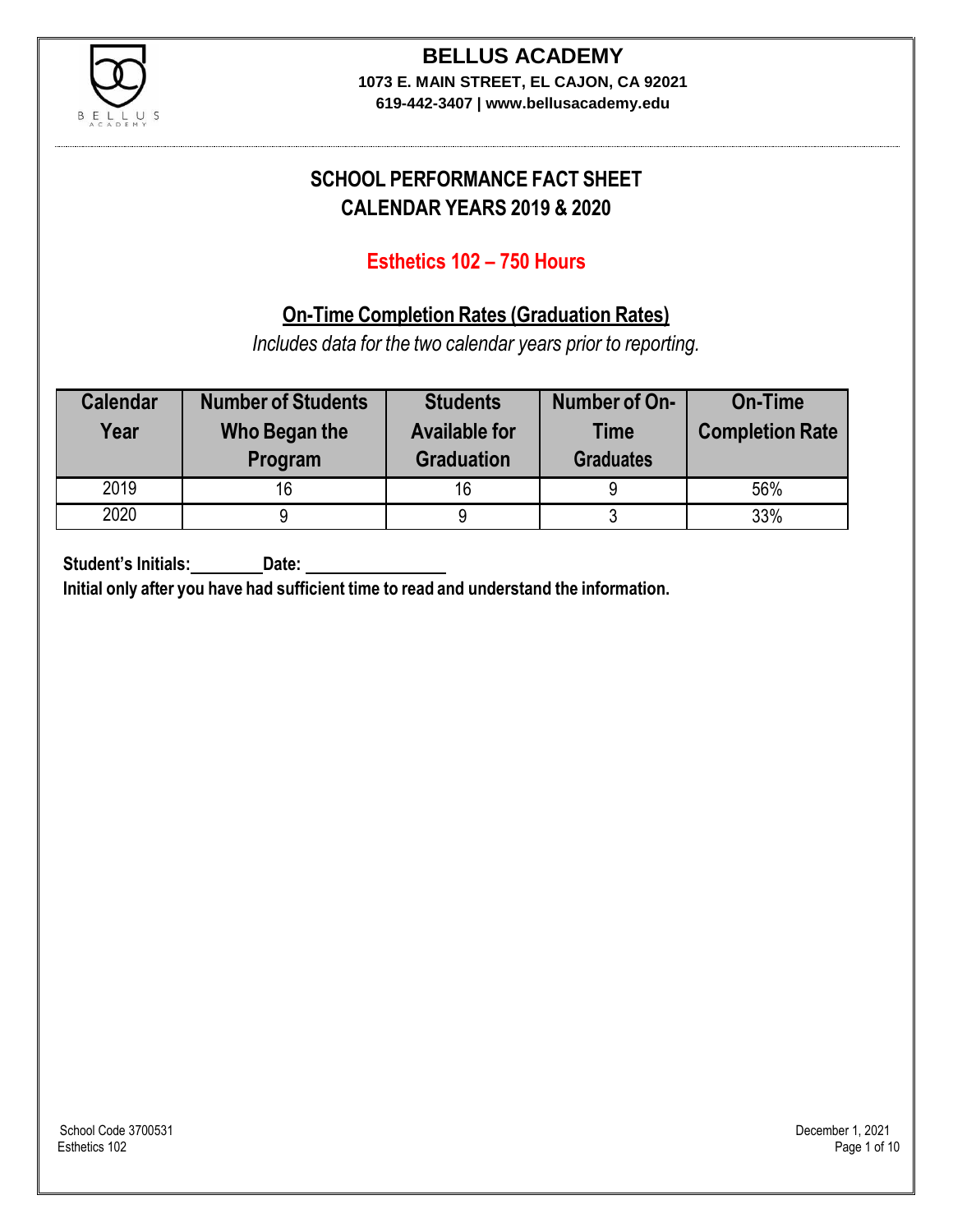

## **BELLUS ACADEMY 1073 E. MAIN STREET, EL CAJON, CA 92021**

**619-442-3407 | www.bellusacademy.edu**

#### **Job Placement Rates** *(includes data for the two calendar years prior to reporting)*

| <b>Calendar</b> | <b>Number of</b> | <b>Number of</b> | <b>Graduates</b>     | <b>Graduates</b> | <b>Placement Rate %</b> |
|-----------------|------------------|------------------|----------------------|------------------|-------------------------|
| Year            | <b>Students</b>  | <b>Graduates</b> | <b>Available for</b> | Employed in the  | <b>Employed in the</b>  |
|                 | Who              |                  | <b>Employment</b>    | <b>Field</b>     | <b>Field</b>            |
|                 | <b>Began</b>     |                  |                      |                  |                         |
|                 | Program          |                  |                      |                  |                         |
| 2019            | 16               | 15               | 15                   |                  | 73%                     |
| 2020            | 9                |                  |                      |                  | 14%                     |

You may obtain from the institution a list of the employment positions determined to be in the field for which a student received education and training by contacting the Admissions Representative at this institution.

### **Gainfully Employed Categories** *(includes data for the two calendar years prior to reporting)*

| <b>Calendar Year</b> | <b>Graduate Employed</b><br>in the Field<br>20-29 Hours Per<br><b>Week</b> | <b>Graduates Employed in the</b><br><b>Field at Least 30 Hours Per</b><br><b>Week</b> | <b>Total Graduates</b><br><b>Employed in the</b><br><b>Field</b> |
|----------------------|----------------------------------------------------------------------------|---------------------------------------------------------------------------------------|------------------------------------------------------------------|
| 2019                 |                                                                            |                                                                                       |                                                                  |
| 2020                 |                                                                            |                                                                                       |                                                                  |

### **Part-Time vs. Full-Time Employment**

#### **Single Position vs. Concurrent Aggregated Position**

| <b>Calendar Year</b> | <b>Graduates</b><br><b>Employed in the</b><br><b>Field in a Single</b><br><b>Position</b> | Graduates Employed in the<br><b>Field in Concurrent</b><br><b>Aggregated Positions</b> | <b>Total Graduates</b><br><b>Employed in the</b><br><b>Field</b> |
|----------------------|-------------------------------------------------------------------------------------------|----------------------------------------------------------------------------------------|------------------------------------------------------------------|
| 2019                 | 11                                                                                        |                                                                                        |                                                                  |
| 2020                 |                                                                                           |                                                                                        |                                                                  |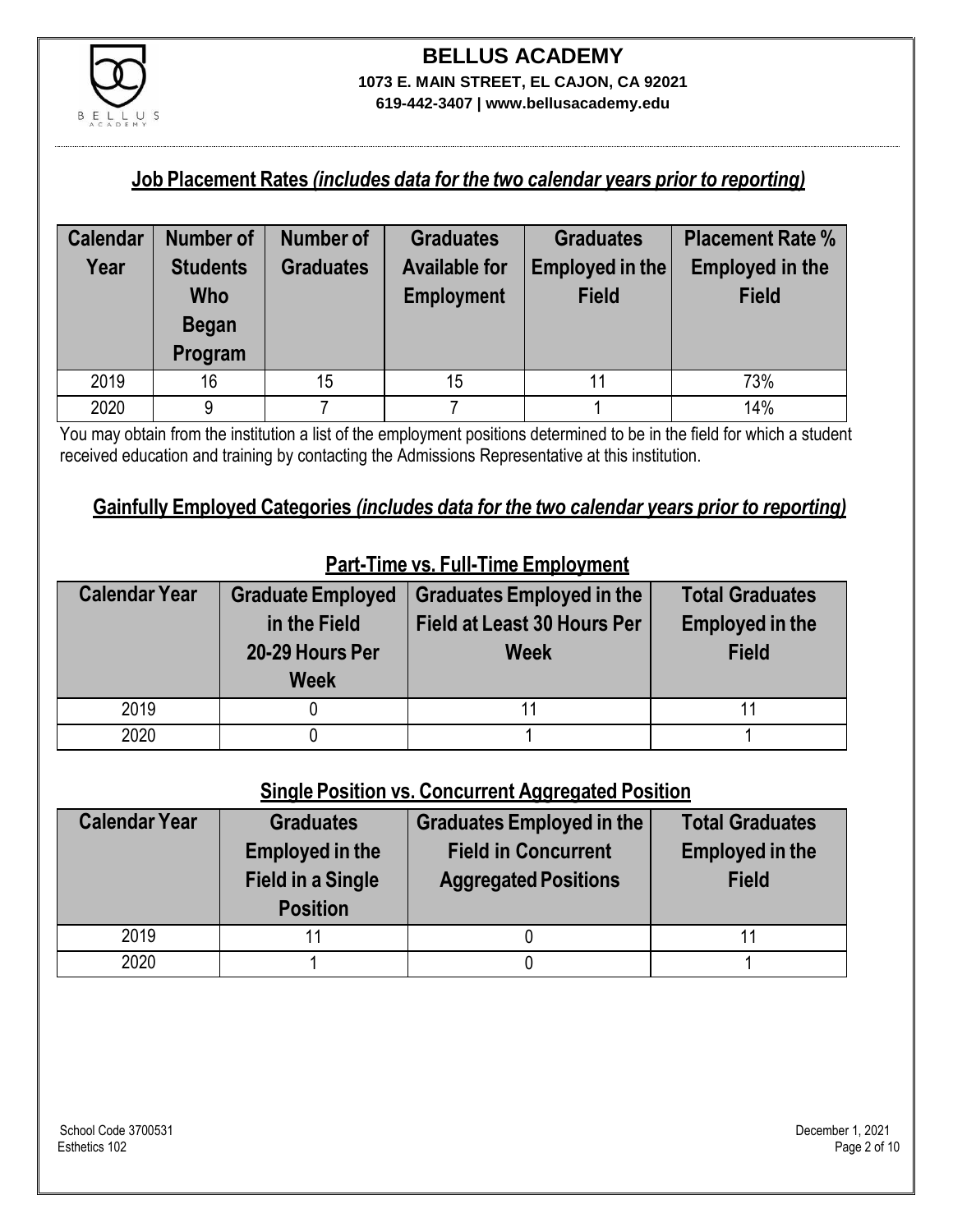

### **BELLUS ACADEMY 1073 E. MAIN STREET, EL CAJON, CA 92021**

**619-442-3407 | www.bellusacademy.edu**

### **Self-Employed / Freelance Positions**

| <b>Calendar Year</b> | <b>Graduates Employed who are Self-</b> | <b>Total Graduates</b>       |
|----------------------|-----------------------------------------|------------------------------|
|                      | <b>Employed or Working Freelance</b>    | <b>Employed in the Field</b> |
| 2019                 |                                         |                              |
| 2020                 |                                         |                              |

### **InstitutionalEmployment**

| <b>Calendar Year</b> | <b>Graduates Employed in the Field who are</b><br><b>Employed by the Institution, an Employer</b><br>Owned by the Institution, or an Employer<br>who Shares Ownership with the<br>Institution. | <b>Total Graduates</b><br><b>Employed in the Field</b> |
|----------------------|------------------------------------------------------------------------------------------------------------------------------------------------------------------------------------------------|--------------------------------------------------------|
| 2019                 |                                                                                                                                                                                                | 11                                                     |
| 2020                 |                                                                                                                                                                                                |                                                        |

**Student's Initials: Date:**

**Initial only after you have had sufficient time to read and understand the information.**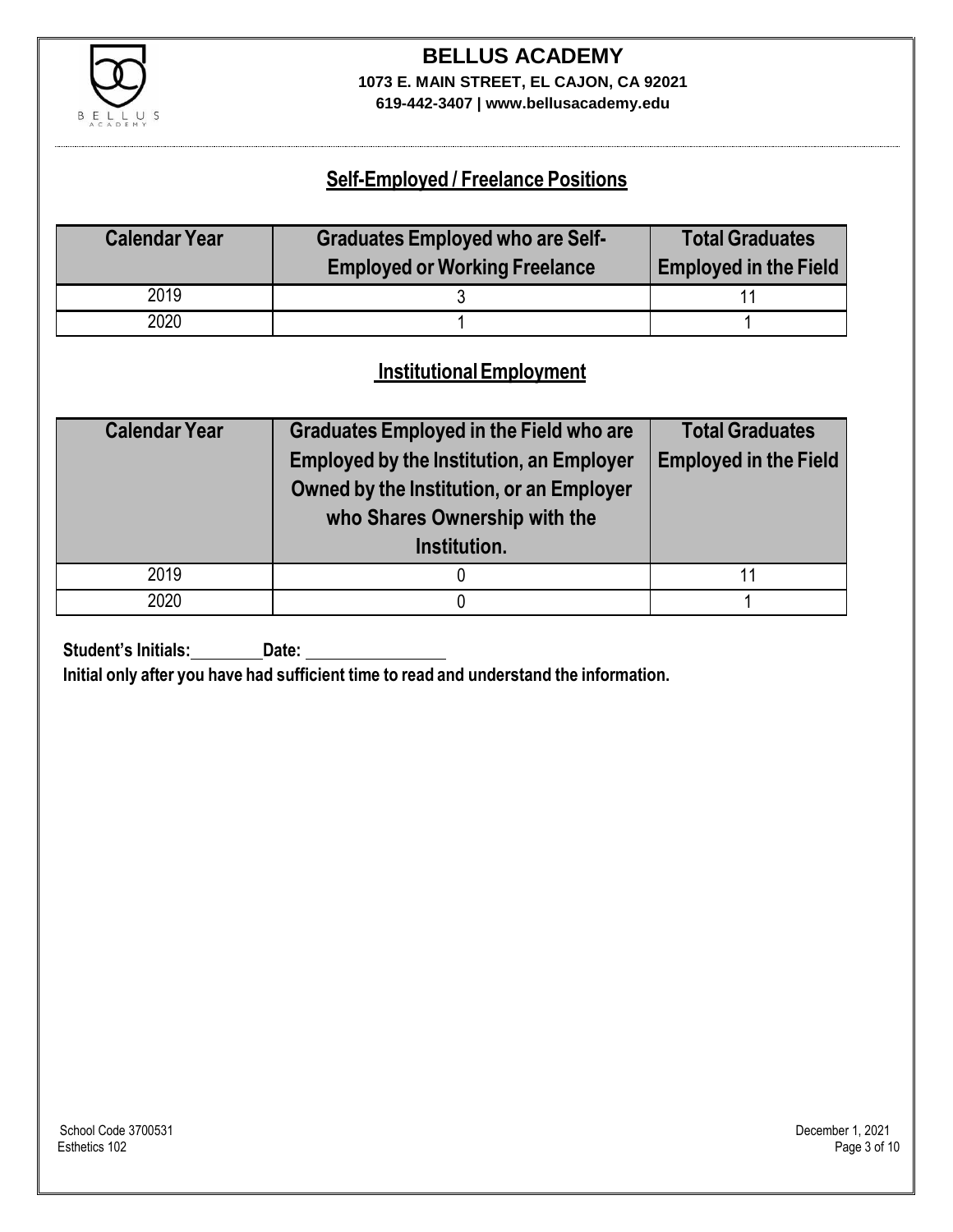

### **License Examination Passage Rates** *(includes data for the two calendar years prior to reporting)*

| <b>Calendar</b><br>Year | <b>Number of</b><br><b>Graduates in</b><br><b>Calendar Year</b> | Number of<br><b>Graduates</b><br><b>Taking Exam</b> | <b>Who</b><br><b>Number</b><br><b>First</b><br><b>Passed</b><br><b>Available Exam</b><br>Exam | <b>Number Who</b><br><b>Failed First</b><br><b>Available</b><br>Exam | <b>Passage</b><br><b>Rate</b> |
|-------------------------|-----------------------------------------------------------------|-----------------------------------------------------|-----------------------------------------------------------------------------------------------|----------------------------------------------------------------------|-------------------------------|
| 2019                    | 15                                                              | 13                                                  | 13                                                                                            |                                                                      | 100%                          |
| 2020                    |                                                                 |                                                     |                                                                                               |                                                                      | 100%                          |

Licensure examination passage data is not available from the state agency administering the examination. We are unable to collect data from 0 graduates.

**Student's Initials: Date: Initial only after you have had sufficient time to read and understand the information.**

School Code 3700531 December 1, 2021<br>Esthetics 102 Page 4 of 10 Esthetics 102 Page 4 of 10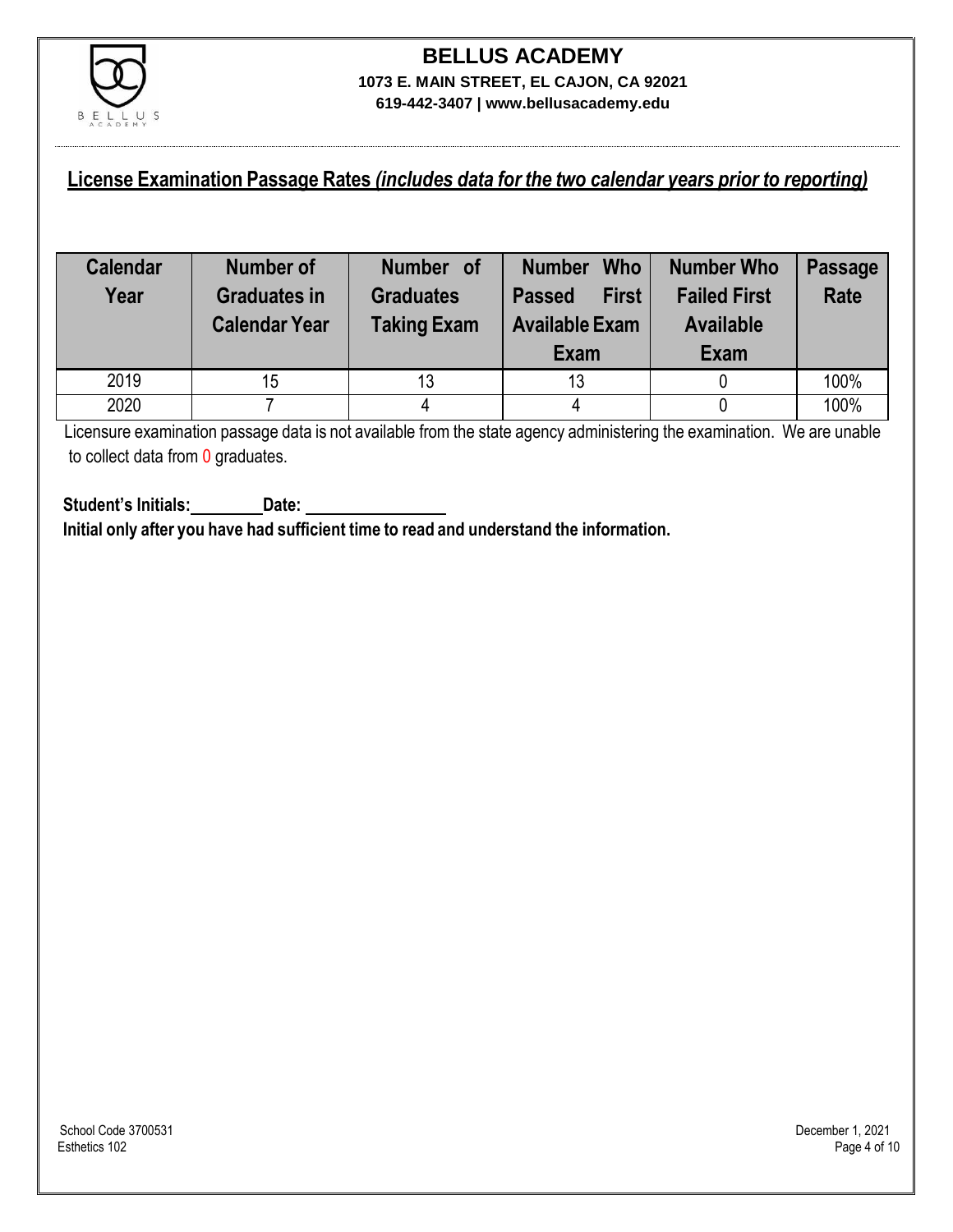

#### **Salary and Wage Information** *(includes data for the two calendar years prior to reporting)*

#### **Annual salary and wages reported for graduates employed in the field.**

| <b>Calendar</b> | <b>Graduates</b>     | <b>Graduates</b>   |                   |                      | $ $20,001 $ \$35,001 $ $40,001 $ \$45,001 No Salary |
|-----------------|----------------------|--------------------|-------------------|----------------------|-----------------------------------------------------|
| Year            | <b>Available for</b> | <b>Employed in</b> |                   |                      | <b>Information</b>                                  |
|                 | <b>Employment</b>    | <b>Field</b>       | \$25,000 \$40,000 | $ $45,000$ \\$50,000 | <b>Reported</b>                                     |
| 2019            | 15                   |                    |                   |                      |                                                     |
| 2020            |                      |                    |                   |                      |                                                     |

A list of sources used to substantiate salary disclosures is available from the school. Wage and salary data was gathered using the following data: Graduate Employment verification. Additional wage and salary information may be found on the Bureau of Labor Statistics O\*Net websites for each discipline at:

**Esthetics** 

[https://www.careeronestop.org/Toolkit/Careers/Occupations/occupation](https://www.careeronestop.org/Toolkit/Careers/Occupations/occupation-profile.aspx?keyword=Skincare%20Specialists&onetcode=39509400&location=California)[profile.aspx?keyword=Skincare%20Specialists&onetcode=39509400&location=California](https://www.careeronestop.org/Toolkit/Careers/Occupations/occupation-profile.aspx?keyword=Skincare%20Specialists&onetcode=39509400&location=California)

Makeup Artistry

[http://www.careerinfonet.org/occ\\_rep.asp?optstatus=011000000&soccode=395091&id=1&nodeid=2&stfips=06&search](http://www.careerinfonet.org/occ_rep.asp?optstatus=011000000&soccode=395091&id=1&nodeid=2&stfips=06&search=Go) [=Go](http://www.careerinfonet.org/occ_rep.asp?optstatus=011000000&soccode=395091&id=1&nodeid=2&stfips=06&search=Go)

**Student's Initials: Date: Initial only after you have had sufficient time to read and understand the information.**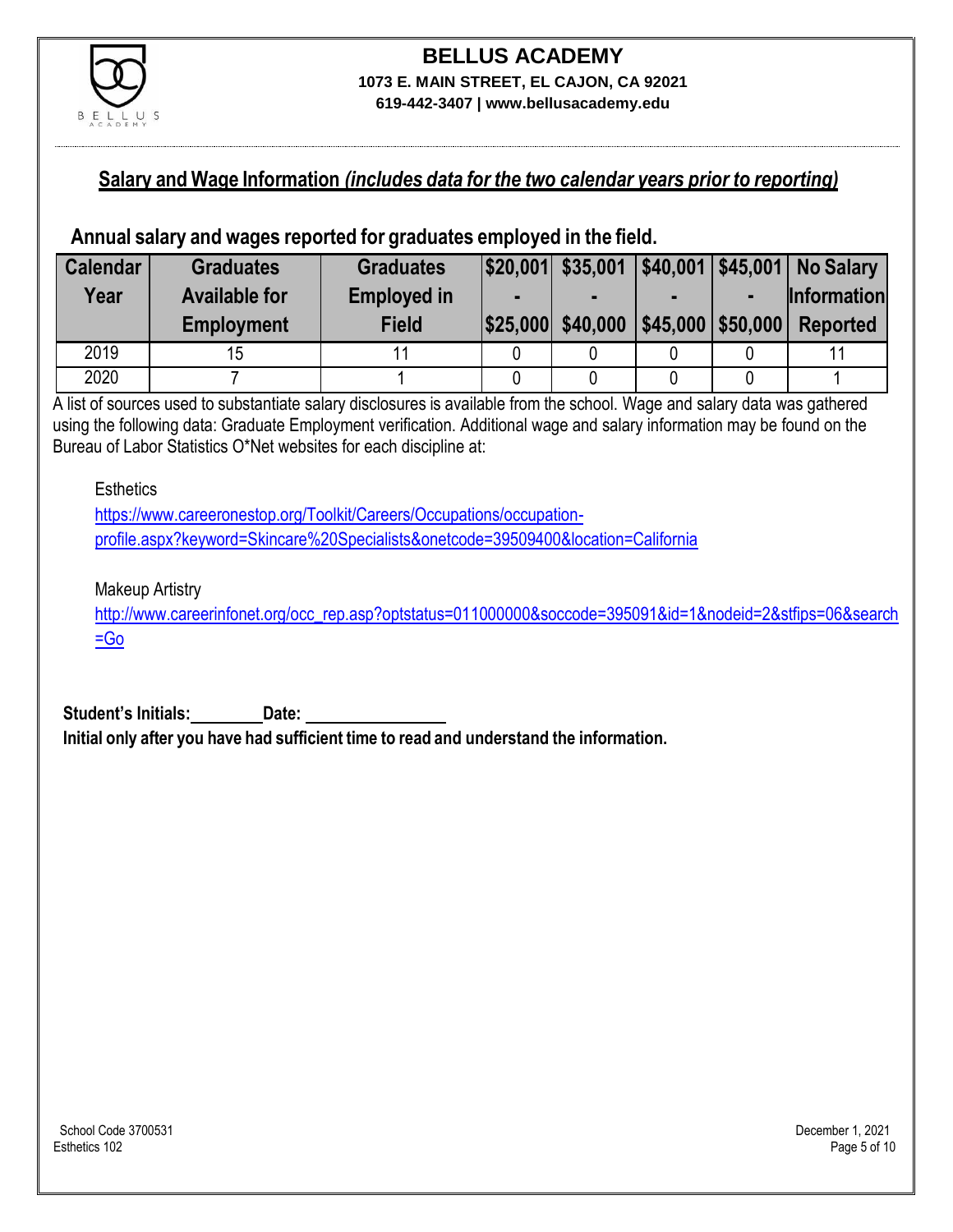

### **Cost of Educational Program**

Total charges for the program for students completing on time in 2019: **\$15,200.** Total charges may be higher for students that do not complete on time.

Total charges for the program for students completing on time in 2020: **\$15,679.** Total charges may be higher for students that do not complete on time.

**Student's Initials: Date: Initial only after you have had sufficient time to read and understand the information.**

### **Federal Student Loan Debt**

| <b>Calendar</b><br>Year(s) | Most recent three<br>year cohort default<br>rate, as reported by<br>the United State<br><b>Department of</b><br>Education. <sup>1</sup> | The percentage of<br>enrolled students<br>receiving federal<br>student loans to<br>pay for this<br>program. | The percentage of<br>graduates who<br>took out federal<br>student loans to<br>pay for this<br>program. | The average amount of<br>federal student loan<br>debt of graduates who<br>took out federal<br>student loans at this<br>institution. |
|----------------------------|-----------------------------------------------------------------------------------------------------------------------------------------|-------------------------------------------------------------------------------------------------------------|--------------------------------------------------------------------------------------------------------|-------------------------------------------------------------------------------------------------------------------------------------|
| 2019                       |                                                                                                                                         | 75%                                                                                                         | 69.23%                                                                                                 | \$4641                                                                                                                              |
| 2020                       | 1.5%                                                                                                                                    | 77.78%                                                                                                      | 75%                                                                                                    | \$3739                                                                                                                              |

<sup>1</sup>The percentage of students who defaulted on their federal student loans is called the Cohort Default Rate (CDR). It shows the percentage of this school's students who were more than 270 days (9 months) behind on their federal student loans within three years of when the first payment was due. This is the most recent CDR reported by the U.S. Department of Education.

**Student's Initials: Date: Initial only after you have had sufficient time to read and understand the information.**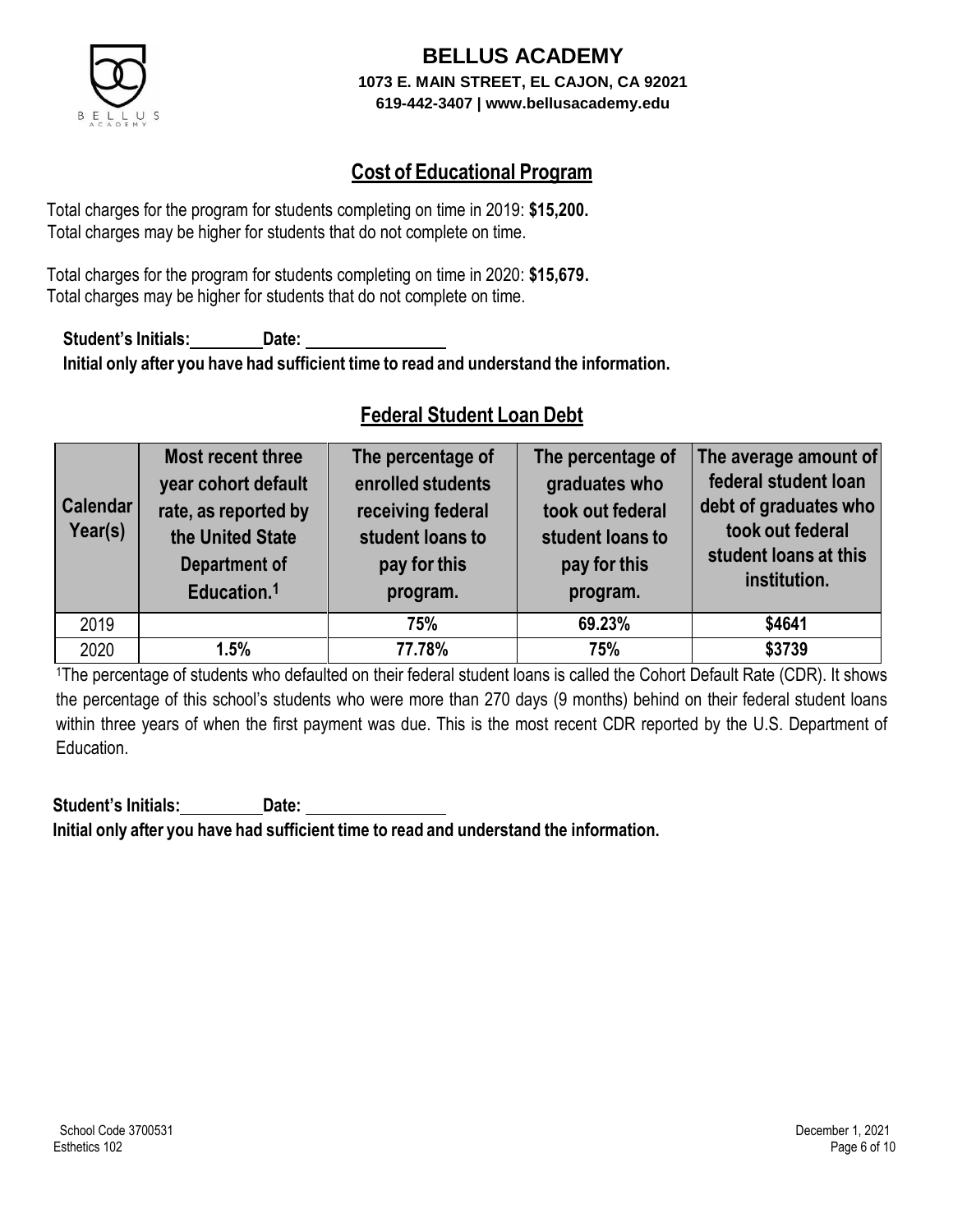

This fact sheet is filed with the Bureau for Private Postsecondary Education. Regardless of any information you may have relating to completion rates, placement rates, starting salaries, or license exam passage rates, this fact sheet contains the information as calculated pursuant to state law.

Any questions a student may have regarding this fact sheet that have not been satisfactorily answered by the institution may be directed to the Bureau for Private Postsecondary Education at 1747 N. Market Blvd, Suite 225, Sacramento, CA 95834, [www.bppe.ca.gov,](http://www.bppe.ca.gov/) toll-free telephone number (888) 370-7589 or by fax (916) 263-1897.

Student Name – Print

Student Signature Date Date

School Official Date Date Date Date Date Date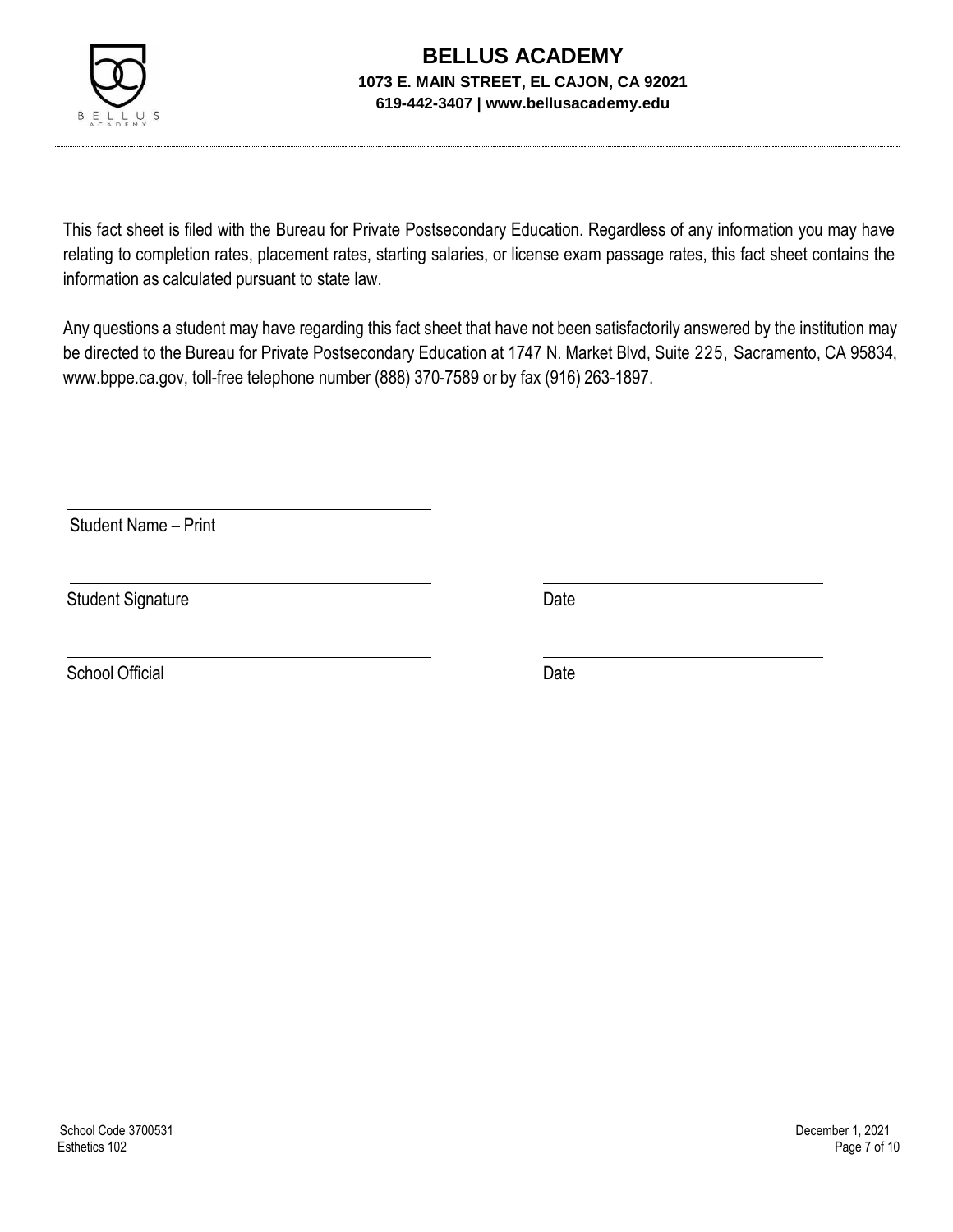

# **BELLUS ACADEMY**

#### **1073 E. MAIN STREET, EL CAJON, CA 92021 619-442-3407 | www.bellusacademy.edu**

### **Definitions**

- "Number of Students Who Began the Program" means the number of students who began a program who were scheduled to complete the program within 100% of the published program length within the reporting calendar year and excludes all students who cancelled during the cancellation period.
- "Students Available for Graduation" is the number of students who began the program minus the number of students who have died, been incarcerated, or been called to active military duty.
- "Number of On-time Graduates" is the number of students who completed the program within 100% of the published program length within the reporting calendar year.
- "On-time Completion Rate" is the number of on-time graduates divided by the number of students available for graduation.
- "150% Graduates" is the number of students who completed the program within 150% of the program length (includes on-time graduates).
- "150% Completion Rate" is the number of students who completed the program in the reported calendar year within 150% of the published program length, including on-time graduates, divided by the number of students available for graduation.
- "Graduates Available for Employment" means the number of graduates minus the number of graduates unavailable for employment.
- "Graduates Unavailable for Employment" means the graduates who, after graduation, die, become incarcerated, are called to active military duty, are international students that leave the United States or do not have a visa allowing employment in the United States, or are continuing their education in an accredited or bureau-approved postsecondary institution.
- "Graduates Employed in the Field" means graduates who beginning within six months after a student completes the applicable educational program are gainfully employed, whose employment has been reported, and for whom the institution has documented verification of employment. For occupations for which the state requires passing an examination, the six months period begins after the announcement of the examination results for the first examination available after a student completes an applicable educational program.
- "Placement Rate Employed in the Field" is calculated by dividing the number of graduates gainfully employed in the field by the number of graduates available for employment.
- "Number of Graduates Taking Exam" is the number of graduates who took the first available exam in the reported calendar year.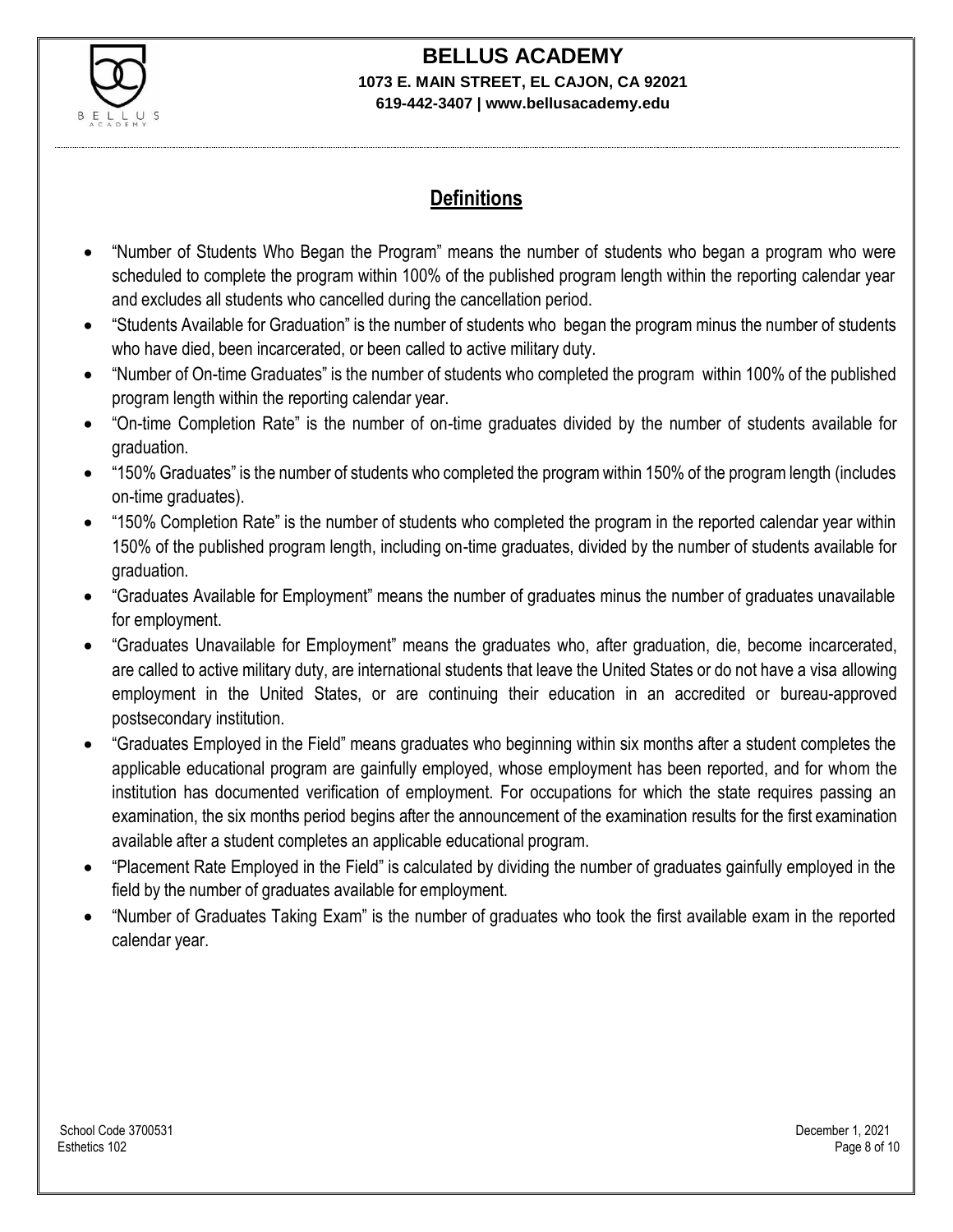

- "First Available Exam Date" is the date for the first available exam after a student completed a program.
- "Passage Rate" is calculated by dividing the number of graduates who passed the exam by the number of graduates who took the reported licensing exam.
- "Number Who Passed First Available Exam" is the number of graduates who took and passed the first available licensing exam after completing the program.
- "Salary" is as reported by graduate or graduate's employer.
- "No Salary Information Reported" is the number of graduates for whom, after making reasonable attempts, the school was not able to obtain salary information.